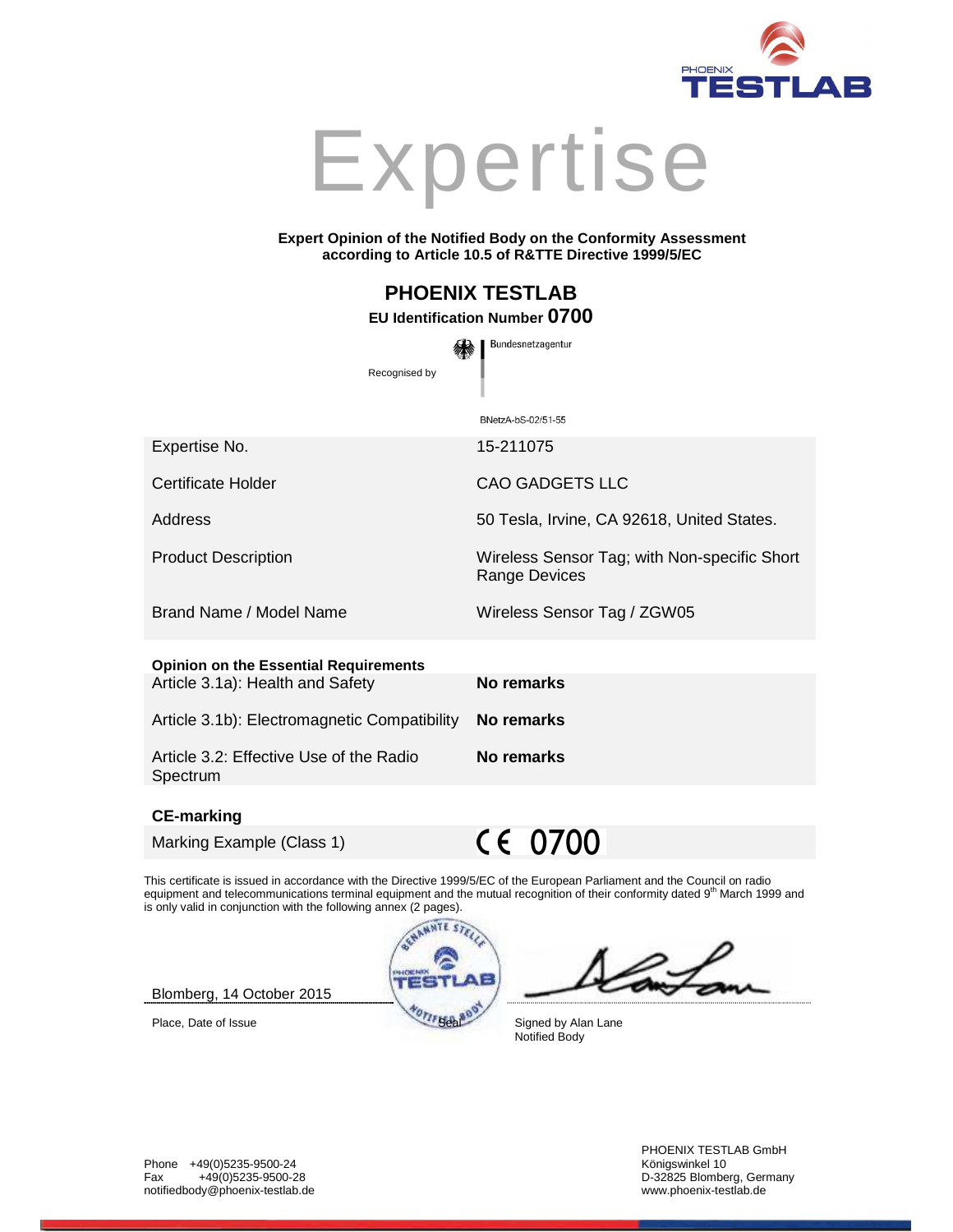## **Technical description**

| <b>Frequency Range</b>                         | SRD: 433.186 MHz (sub-class 20) |
|------------------------------------------------|---------------------------------|
| <b>Transmitted Power</b>                       | SRD: -3.65 dBm ERP              |
| Duty Cycle                                     | $< 10\%$                        |
| Operational temperature range<br>Device        | -20 - 40 degree Celsius         |
| Operational temperature range<br>Power adaptor |                                 |
|                                                |                                 |

## **Technical Construction File (TCF):**

## **Technical documentation according to Annex II sub clause 4:**

| <b>■ Operational Description</b> |
|----------------------------------|
| $\triangleright$ Circuit Diagram |
| <b>☑ PCB-Layout</b>              |
|                                  |
|                                  |
|                                  |

Software Version: --

## **Applied Standards and Test Reports**

| <b>Specification</b>                                  | Laboratory                           | <b>Test Report Number</b> |
|-------------------------------------------------------|--------------------------------------|---------------------------|
| EN 60950-1:2006+A11:2009<br>+A1:2010+A12:2011+A2:2013 | Shenzhen STS Test Services Co., Ltd. | STS1506054A01             |
| EN 62479:2010                                         | Shenzhen STS Test Services Co., Ltd. | STS1506054W02             |
| EN 301 489-1 V1.9.2<br>EN 301 489-3 V1.6.1            | Shenzhen STS Test Services Co., Ltd. | STS1506054E01             |
| EN 300 220-1 V2.4.1<br>EN 300 220-2 V2.4.1            | Shenzhen STS Test Services Co., Ltd. | STS1506054W01             |

## **Further Documents**

EU Declaration of Conformity, 1 page, 2015-09-30.